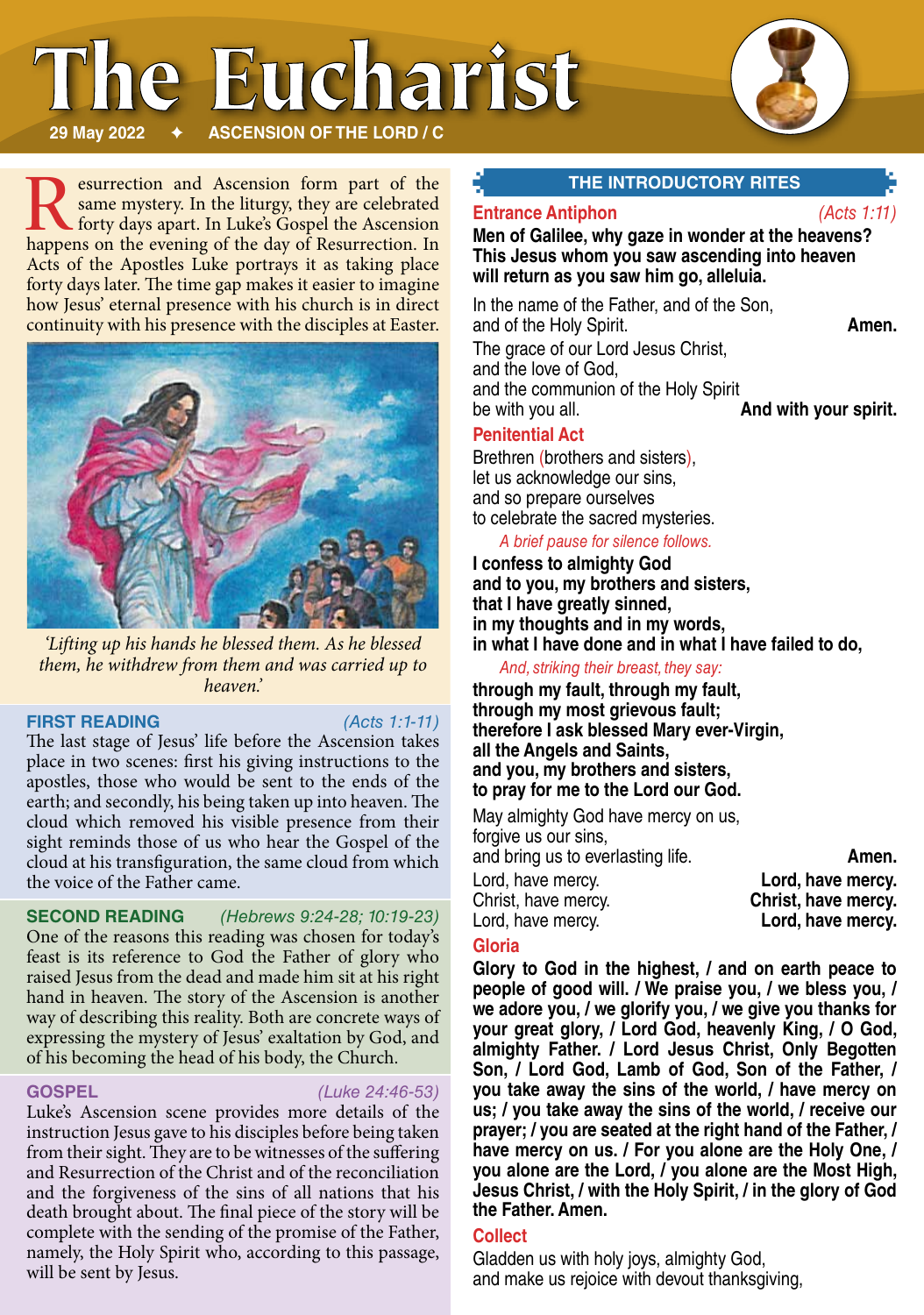for the Ascension of Christ your Son is our exaltation, and, where the Head has gone before in glory, the Body is called to follow in hope. Through our Lord Jesus Christ, your Son, who lives and reigns with you in the unity of the Holy Spirit, one God, for ever and ever.

#### **Amen**.

#### **THE LITURGY OF THE WORD**

#### **FIRST READING** *(Acts 1:1-11)*

A reading from the Acts of the Apostles.

In my earlier work, Theophilus, I dealt with everything Jesus had done and taught from the beginning until the day he gave his instructions to the apostles he had chosen through the Holy Spirit, and was taken up to heaven. He had shown himself alive to them after his Passion by many demonstrations: for forty days he had continued to appear to them and tell them about the kingdom of God. When he had been at table with them, he had told them not to leave Jerusalem but to wait there for what the Father had promised. 'It is,' he had said, 'what you have heard me speak about: John baptised with water but you, not many days from now, will be baptised with the Holy Spirit.'

Now having met together, they asked him, 'Lord, has the time come? Are you going to restore the kingdom to Israel?' He replied, 'It is not for you to know times or dates that the Father has decided by his own authority, but you will receive power when the Holy Spirit comes on you, and then you will be my witnesses not only in Jerusalem but throughout Judaea and Samaria, and indeed to the ends of the earth.'

As he said this he was lifted up while they looked on, and a cloud took him from their sight. They were still staring into the sky when suddenly two men in white were standing near them and they said, 'Why are you men from Galilee standing here looking into the sky? Jesus who has been taken up from you into heaven, this same Jesus will come back in the same way as you have seen him go there.'

The word of the Lord. **Thanks be to God.**

**RESPONSORIAL PSALM** *(Ps 46:2-3.6-9)*

℞ **God goes up with shouts of joy; the Lord goes up with trumpet blast.** *Or*

**Alleluia!**

- 1. All peoples, clap your hands, cry to God with shouts of joy! For the Lord, the Most High, we must fear, great king over all the earth.  $\mathbb{R}$
- 2. God goes up with shouts of joy; the Lord goes up with trumpet blast. Sing praise for God, sing praise, sing praise to our king, sing praise.  $\mathbf{R}$
- 3. God is king of all the earth. Sing praise with all your skill. God is king over the nations; God reigns on his holy throne.  $\mathbf{R}$

**SECOND READING** *(Heb 9:24-28; 10:19-23)*

A reading from the letter to the Hebrews.

It is not as though Christ had entered a man-made sanctuary which was only modelled on the real one; but it was heaven itself, so that he could appear in the actual presence of God on our behalf. And he does not have to offer himself again and again, like the high priest going into the sanctuary year after year with the blood that is not his own, or else he would have had to suffer over and over again since the world began. Instead of that, he has made his appearance once and for all, now at the end of the last age, to do away with sin by sacrificing himself. Since men only die once, and after that comes judgement, so Christ, too, offers himself only once to take the faults of many on himself, and when he appears a second time, it will not be to deal with sin but to reward with salvation those who are waiting for him.

In other words, brothers, through the blood of Jesus we have the right to enter the sanctuary by a new way which he had opened for us, a living opening through the curtain, that is to say, his body. And we have the supreme high priest over all the house of God. So as we go in, let us be sincere in heart and filled with faith, our minds sprinkled and free from any trace of bad conscience and our bodies washed with pure water. Let us keep firm in the hope we profess, because the one who made the promise is faithful.

The word of the Lord. **Thanks be to God.**

#### **GOSPEL ACCLAMATION** *(Mt 28:19-20)*

**Alleluia, alleluia! Go, make disciples of all the nations; I am with you always; yes, to the end of time. Alleluia!**

### **GOSPEL** *(Lk 24:46-53)*

The Lord be with you. **And with your spirit.**

A reading from the holy Gospel according to Luke. **Glory to you, O Lord.**

Jesus said to his disciples: 'You see how it is written that

the Christ would suffer and on the third day rise from the dead, and that, in his name, repentance for the forgiveness of sins would be preached to all the nations, beginning from Jerusalem. You are witnesses to this.

'And now I am sending down to you what the Father has promised. Stay in the city then, until you are clothed with the power from on high.' Then he took them out as far as the outskirts of Bethany, and lifting up his hands he blessed them. Now as he blessed them, he withdrew from them and was carried up to heaven. They worshipped him and then went back to Jerusalem full of joy; and they were continually in the Temple praising God.

The Gospel of the Lord.

### **Praise to you, Lord Jesus Christ.**

#### **Profession of Faith** *(Nicene Creed)*

**I believe in one God, the Father almighty, maker of heaven and earth, of all things visible and invisible. I believe in one Lord Jesus Christ, the Only Begotten Son of God,**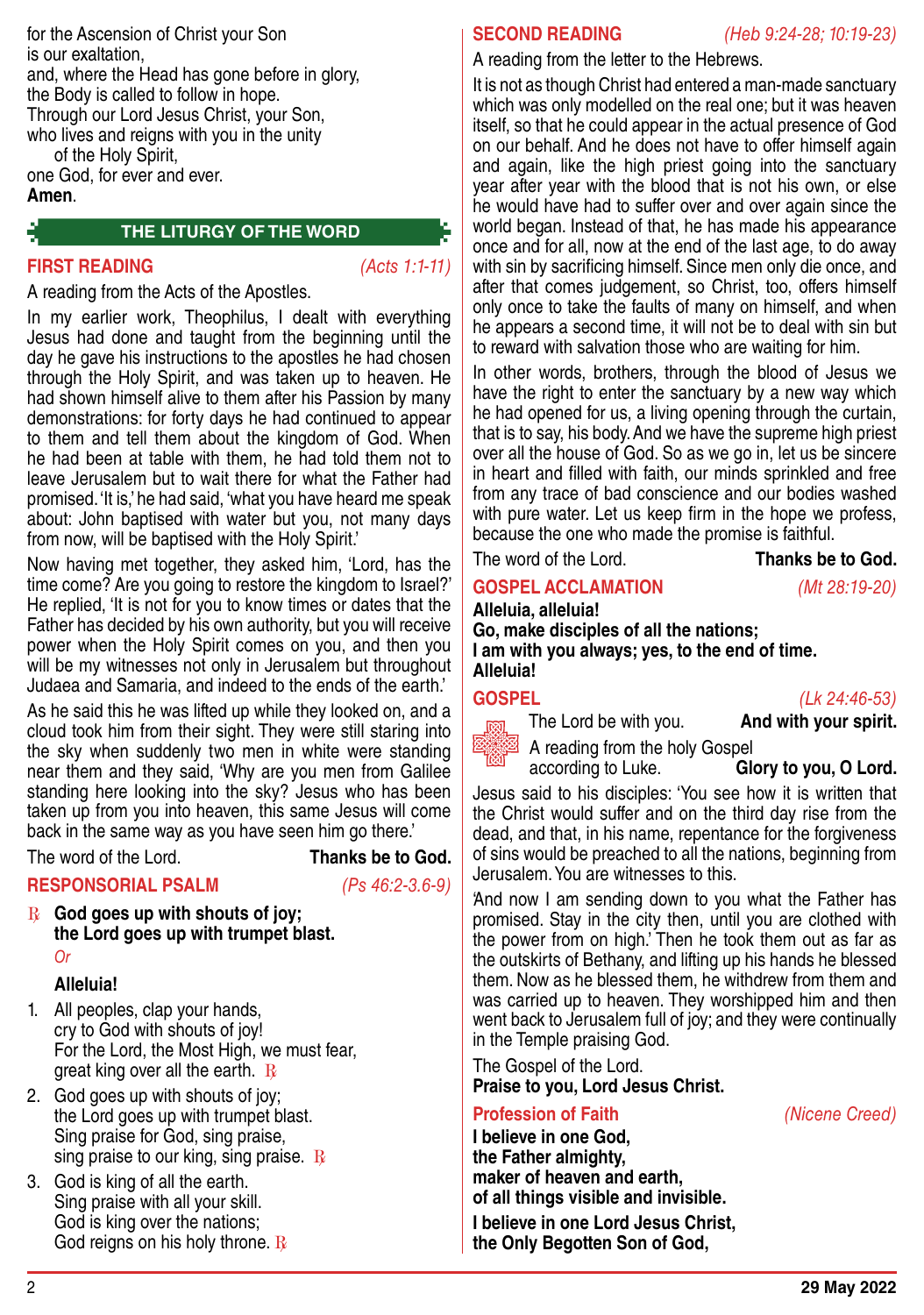**born of the Father before all ages. God from God, Light from Light, true God from true God, begotten, not made, consubstantial with the Father; through him all things were made. For us men and for our salvation he came down from heaven,**

*At the words that follow, up to and including*  and became man*, all bow.*

**and by the Holy Spirit was incarnate of the Virgin Mary, and became man.**

**For our sake he was crucified under Pontius Pilate, he suffered death and was buried, and rose again on the third day in accordance with the Scriptures. He ascended into heaven and is seated at the right hand of the Father. He will come again in glory to judge the living and the dead and his kingdom will have no end.**

**I believe in the Holy Spirit, the Lord, the giver of life, who proceeds from the Father and the Son, who with the Father and the Son is adored and glorified,**

**who has spoken through the prophets.**

**I believe in one, holy, catholic and apostolic Church. I confess one Baptism for the forgiveness of sins and I look forward to the resurrection of the dead and the life of the world to come. Amen.**

*The priest introduces the* Prayer of the Faithful*.*

#### **THE LITURGY OF THE EUCHARIST**

Pray, brethren (brothers and sisters), … **May the Lord accept the sacrifice at your hands for the praise and glory of his name, for our good and the good of all his holy Church.**

#### **Prayer over the Offerings**

We offer sacrifice now in supplication, O Lord, to honour the wondrous Ascension of your Son: grant, we pray, that through this most holy exchange we, too, may rise up to the heavenly realms. Through Christ our Lord. **Amen.**

#### **Eucharistic Prayer III** *(Preface I of The Ascension)*

## The Lord be with you.

**And with your spirit.** Lift up your hearts.

**We lift them up to the Lord.** Let us give thanks to the Lord our God.

#### **It is right and just.**

It is truly right and just, our duty and our salvation, always and everywhere to give you thanks, Lord, holy Father, almighty and eternal God. For the Lord Jesus, the King of glory, conqueror of sin and death, ascended (today) to the highest heavens, as the Angels gazed in wonder.

Mediator between God and man, judge of the world and Lord of hosts. he ascended, not to distance himself from our lowly state but that we, his members, might be confident of following where he, our Head and Founder, has gone before.

Therefore, overcome with paschal joy, every land, every people exults in your praise and even the heavenly Powers, with the angelic hosts, sing together the unending hymn of your glory, as they acclaim:

**Holy, Holy, Holy Lord God of hosts. Heaven and earth are full of your glory. Hosanna in the highest. Blessed is he who comes in the name of the Lord. Hosanna in the highest.**

You are indeed Holy, O Lord, and all you have created rightly gives you praise,

for through your Son our Lord Jesus Christ, by the power and working of the Holy Spirit, you give life to all things and make them holy, and you never cease to gather a people to yourself, so that from the rising of the sun to its setting a pure sacrifice may be offered to your name.

Therefore, O Lord, we humbly implore you: by the same Spirit graciously make holy these gifts we have brought to you for consecration, that they may become the Body and  $\bigoplus$  Blood of your Son our Lord Jesus Christ,

at whose command we celebrate these mysteries.

For on the night he was betrayed he himself took bread, and, giving you thanks, he said the blessing, broke the bread and gave it to his disciples, saying:

Take this, all of you, and eat of it, for this is my Body,

WHICH WILL BE GIVEN UP FOR YOU.

In a similar way, when supper was ended, he took the chalice,

and, giving you thanks, he said the blessing, and gave the chalice to his disciples, saying:

Take this, all of you, and drink from it, for this is the chalice of my Blood, the Blood of the new and eternal covenant, WHICH WILL BE POURED OUT FOR YOU AND FOR MANY

for the forgiveness of sins.

Do this in memory of me.

The mystery of faith.

#### **We proclaim your Death, O Lord, and profess your Resurrection until you come again.**

Therefore, O Lord, as we celebrate the memorial of the saving Passion of your Son, his wondrous Resurrection and Ascension into heaven, and as we look forward to his second coming, we offer you in thanksgiving this holy and living sacrifice.

#### **ASCENSION OF THE LORD / C** 3